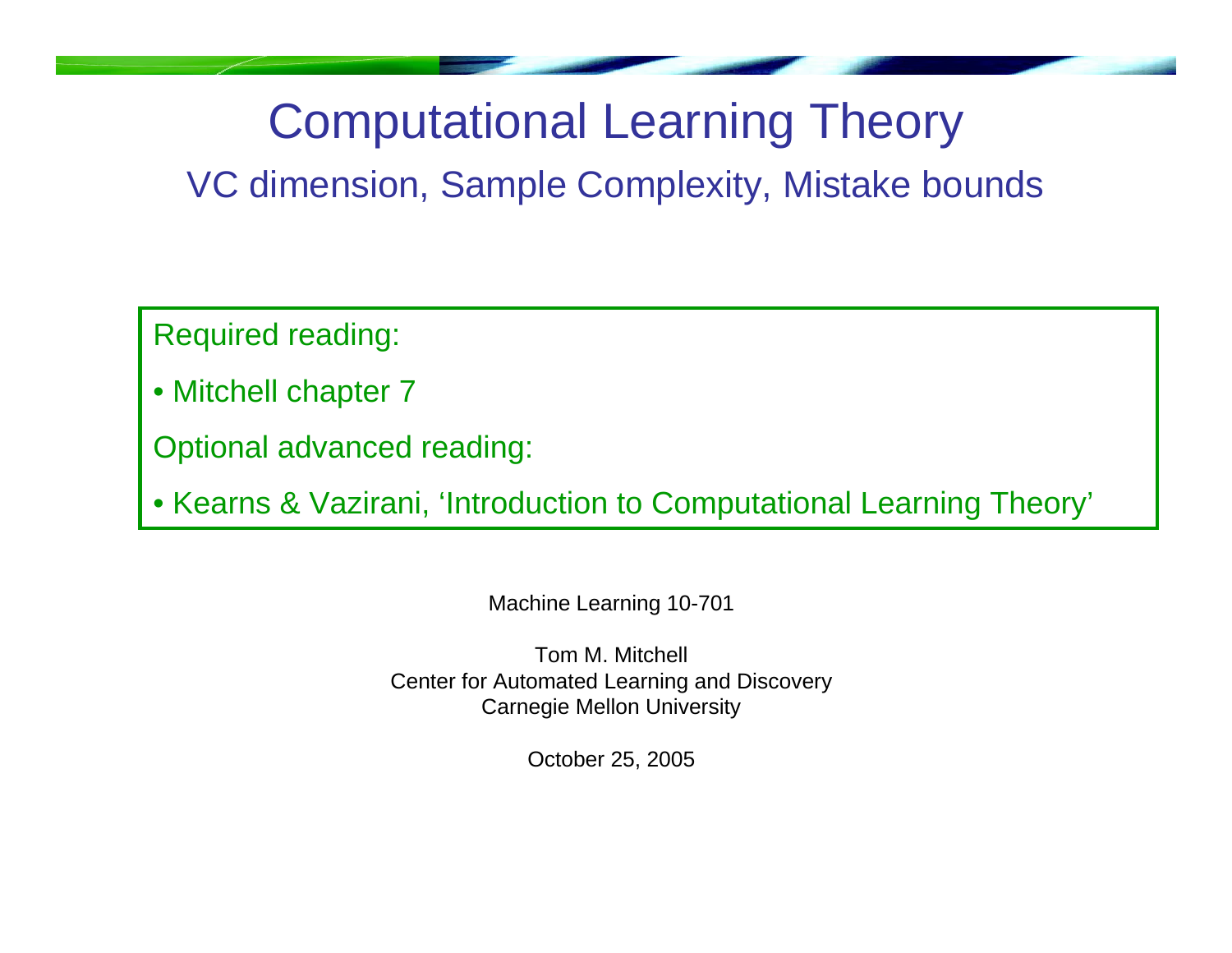### Last time: PAC Learning

1. Finite H, assume target function  $\mathsf{c}\in\mathsf{H}$ 

$$
\frac{\Pr[(\exists h \in H)s.t.(error_{train}(h) = 0) \land (error_{true}(h) > \epsilon)]}{\uparrow}
$$
  
Suppose we want this to be at most  $\delta$ . Then *m* examples suffice:  

$$
m \ge \frac{1}{\epsilon} (\ln |H| + \ln(1/\delta))
$$

2. Finite H, agnostic learning: perhaps c *not* in H

with probability at least (1- $\delta$ ) every h in H satisfies

$$
error_{true}(h) \leq error_{train}(h) + \sqrt{\frac{\ln |H| + \ln \frac{1}{\delta}}{2m}}
$$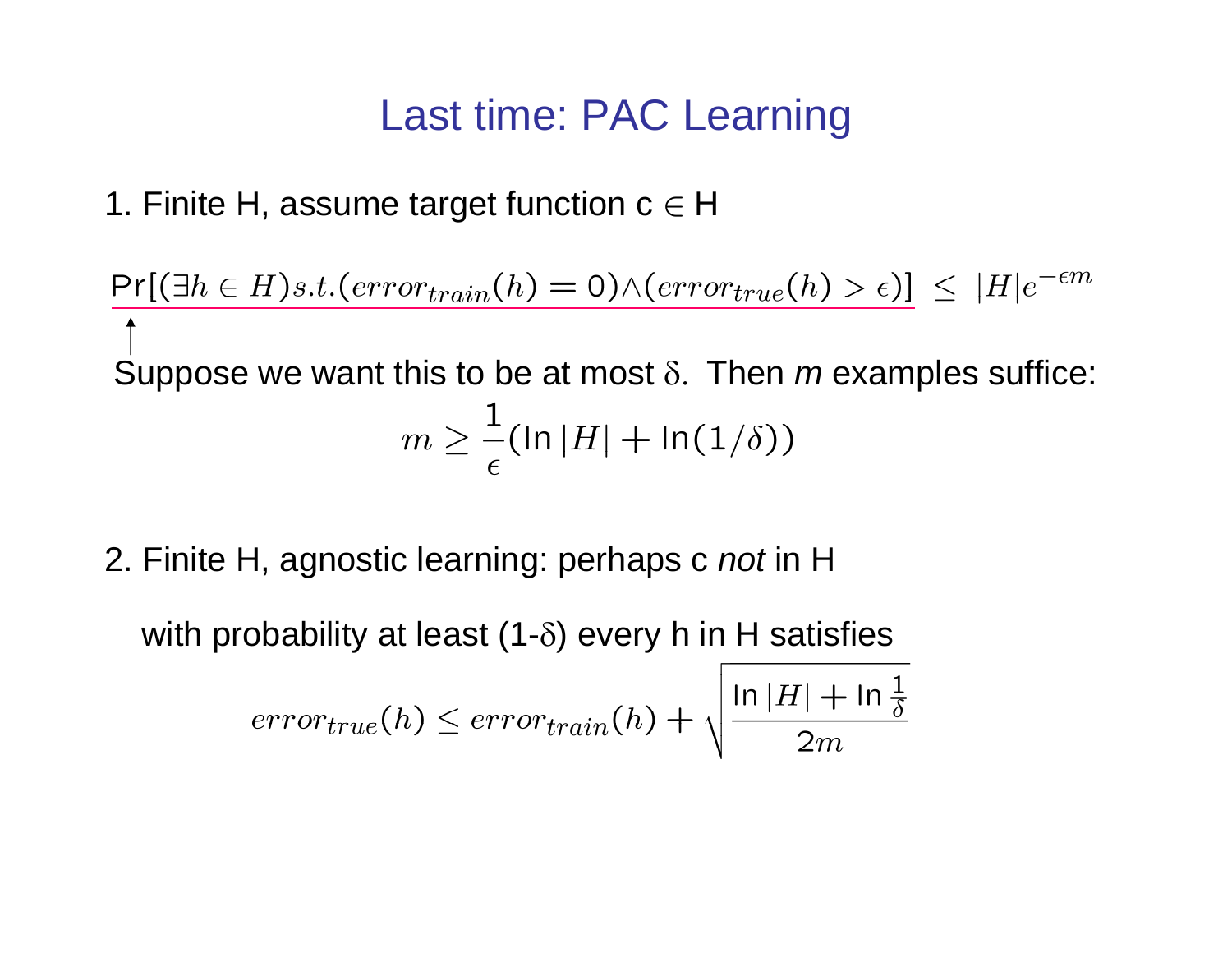## What if H is not finite?

- Can't use our result for finite H
- Need some other measure of complexity for H
	- Vapnik-Chervonenkis (VC) dimension!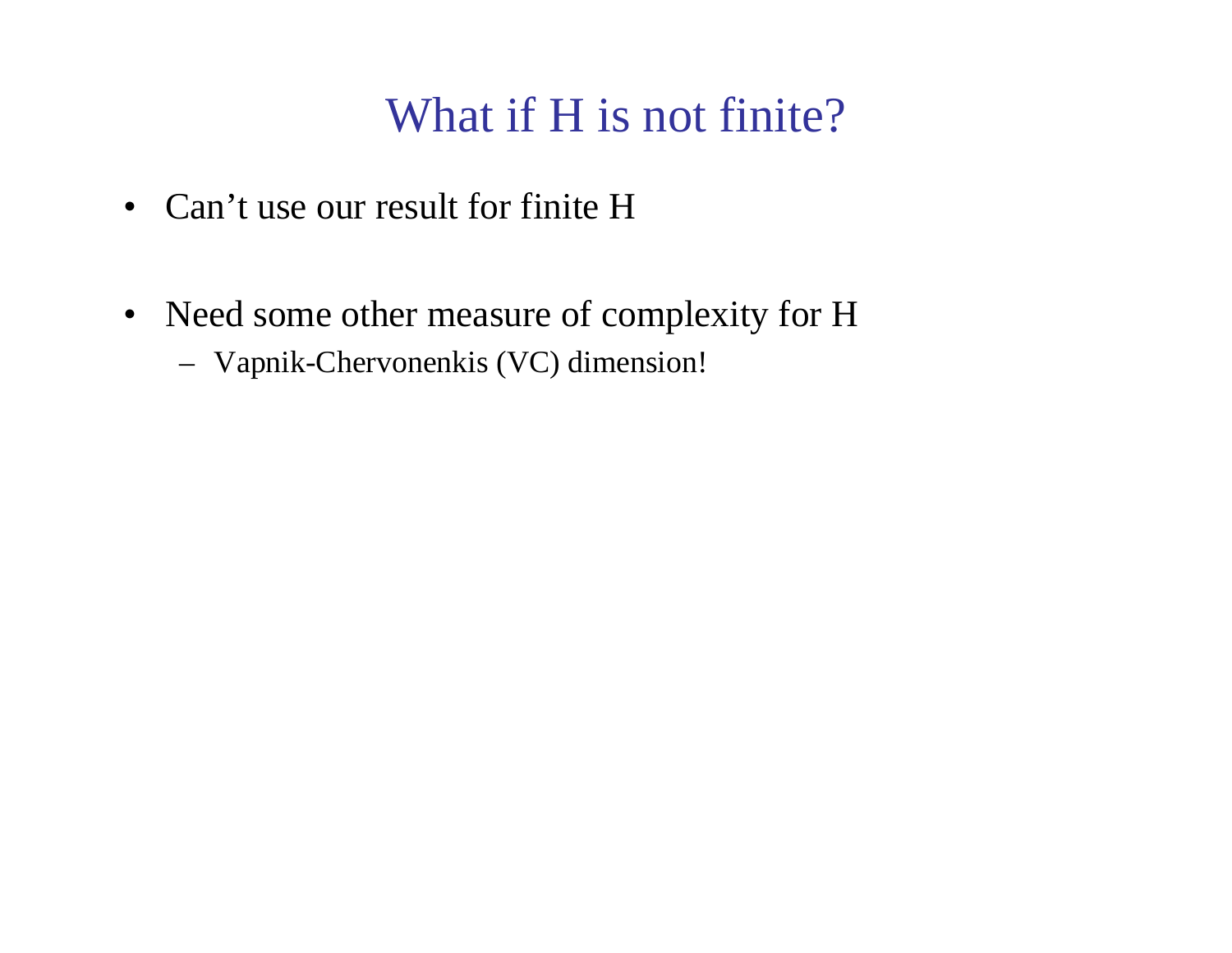### Shattering a Set of Instances

Definition: a dichotomy of a set  $S$  is a partition of  $S$  into two disjoint subsets.

Definition: a set of instances  $S$  is shattered by hypothesis space  $H$  if and only if for every dichotomy of  $S$  there exists some hypothesis in  $H$  consistent with this dichotomy.

Instance space  $X$ 

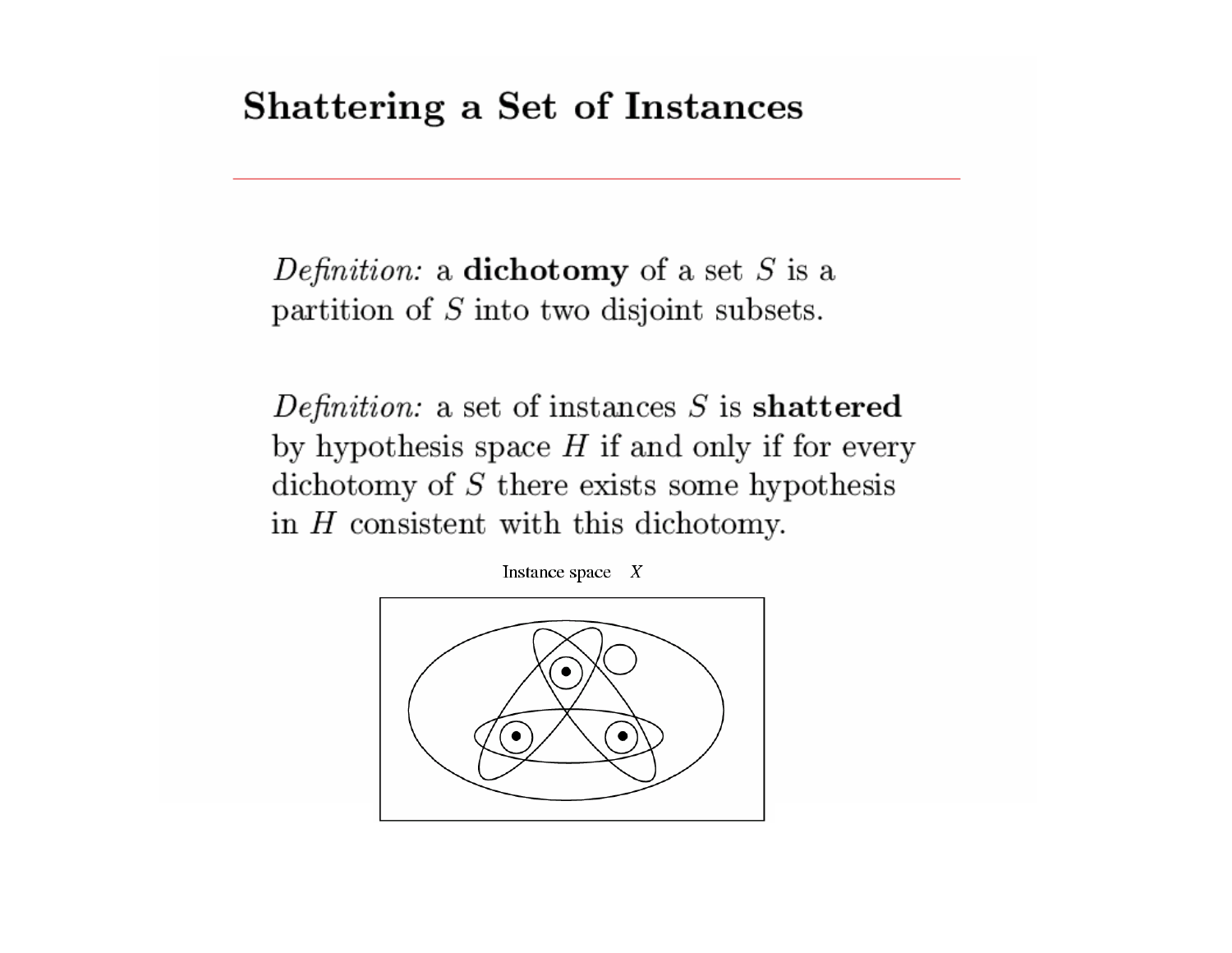#### Vapnik-Chervonenkis Dimen-The sion

Definition: The Vapnik-Chervonenkis dimension,  $VC(H)$ , of hypothesis space H defined over instance space  $X$  is the size of the largest finite subset of  $X$  shattered by  $H$ . If arbitrarily large finite sets of  $X$  can be shattered by H, then  $VC(H) \equiv \infty$ .

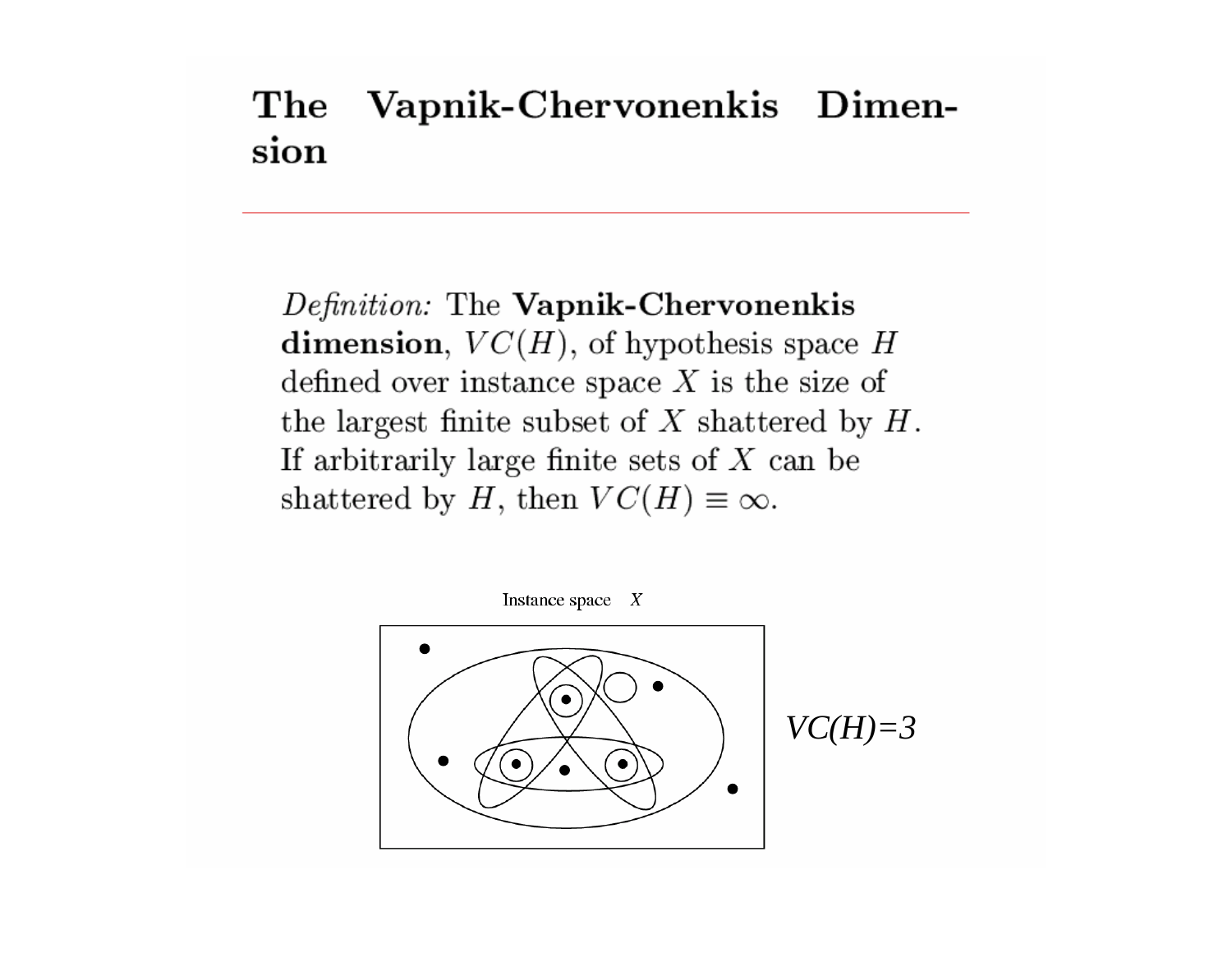### Sample Complexity based on VC dimension

How many randomly drawn examples suffice to <sup>ε</sup>-exhaust VS<sub>H,D</sub> with probability at least (1- $\delta$ )?

ie., to guarantee that any hypothesis that perfectly fits the training data is probably (1- δ) approximately ( <sup>ε</sup>) correct

$$
m \geq \frac{1}{\epsilon} (4 \log_2(2/\delta) + 8VC(H) \log_2(13/\epsilon))
$$

Compare to our earlier results based on | *H*|:

$$
m \geq \frac{1}{\epsilon} (\ln(1/\delta) + \ln|H|)
$$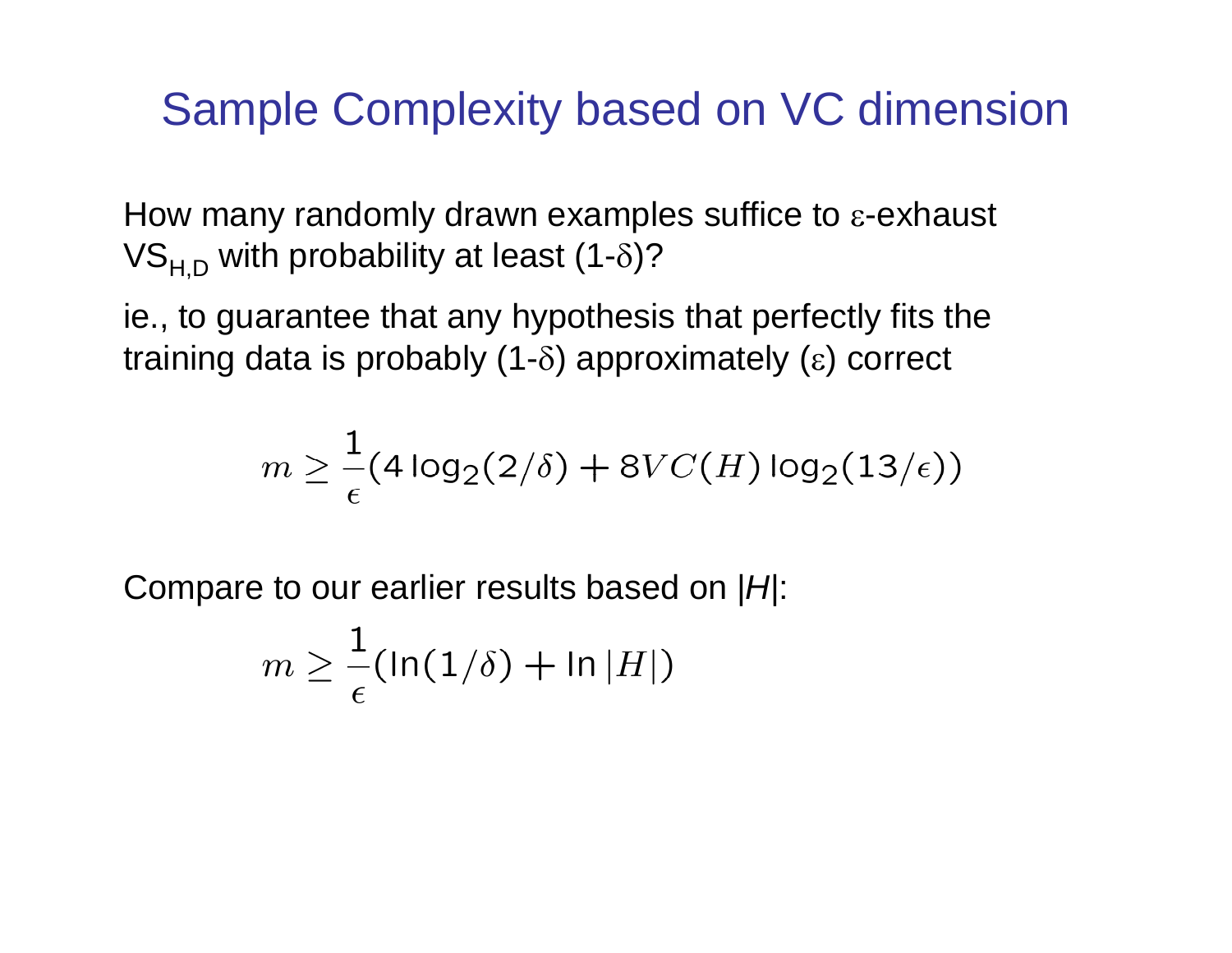$\mathbf{X}_{\infty}$ 

Consider X =  $\Re$ , want to learn c:X $\rightarrow$ {0,1} What is VC dimension of

• Open intervals:

H1: if  $x > a$  then  $y = 1$  else  $y = 0$ 

H2: if  $x > a$  then  $y = 1$  else  $y = 0$ or, if  $x > a$  then  $y = 0$  else  $y = 1$ 

• Closed intervals:

H3: if  $a < x < b$  then  $y = 1$  else  $y = 0$ 

H4: if  $a < x < b$  then  $y = 1$  else  $y = 0$ or, if  $a < x < b$  then  $y = 0$  else  $y = 1$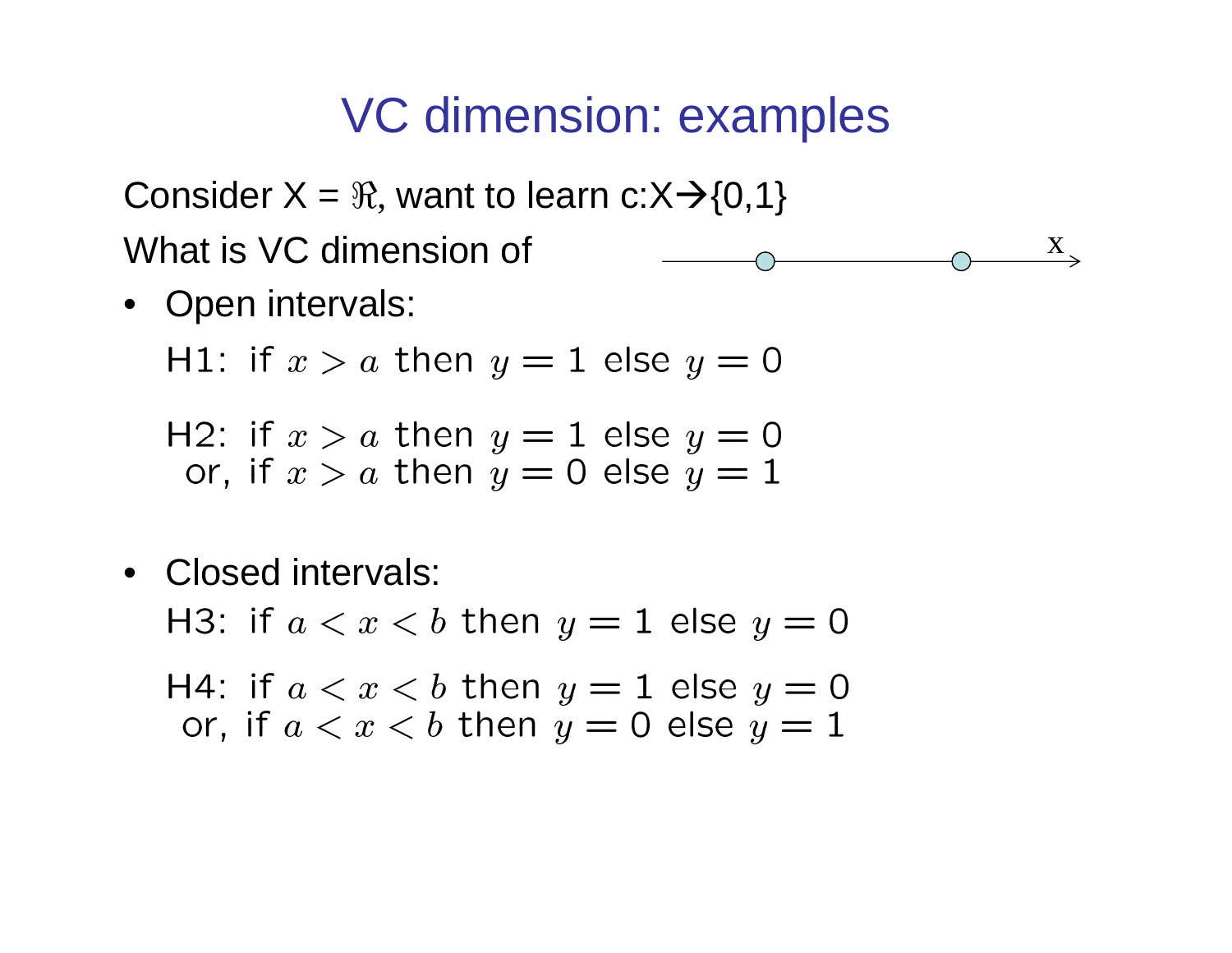$\boldsymbol{\mathrm{X}}$ 

Consider X =  $\Re$ , want to learn c:X $\rightarrow$ {0,1} What is VC dimension of

• Open intervals:

 $VC(H1)=1$ H1: if  $x > a$  then  $y = 1$  else  $y = 0$ 

- H2: if  $x > a$  then  $y = 1$  else  $y = 0$  $VC(H2)=2$ or, if  $x > a$  then  $y = 0$  else  $y = 1$
- Closed intervals:  $VC(H3)=2$ H3: if  $a < x < b$  then  $y = 1$  else  $y = 0$ H4: if  $a < x < b$  then  $y = 1$  else  $y = 0$  $VC(H4)=3$ or, if  $a < x < b$  then  $y = 0$  else  $y = 1$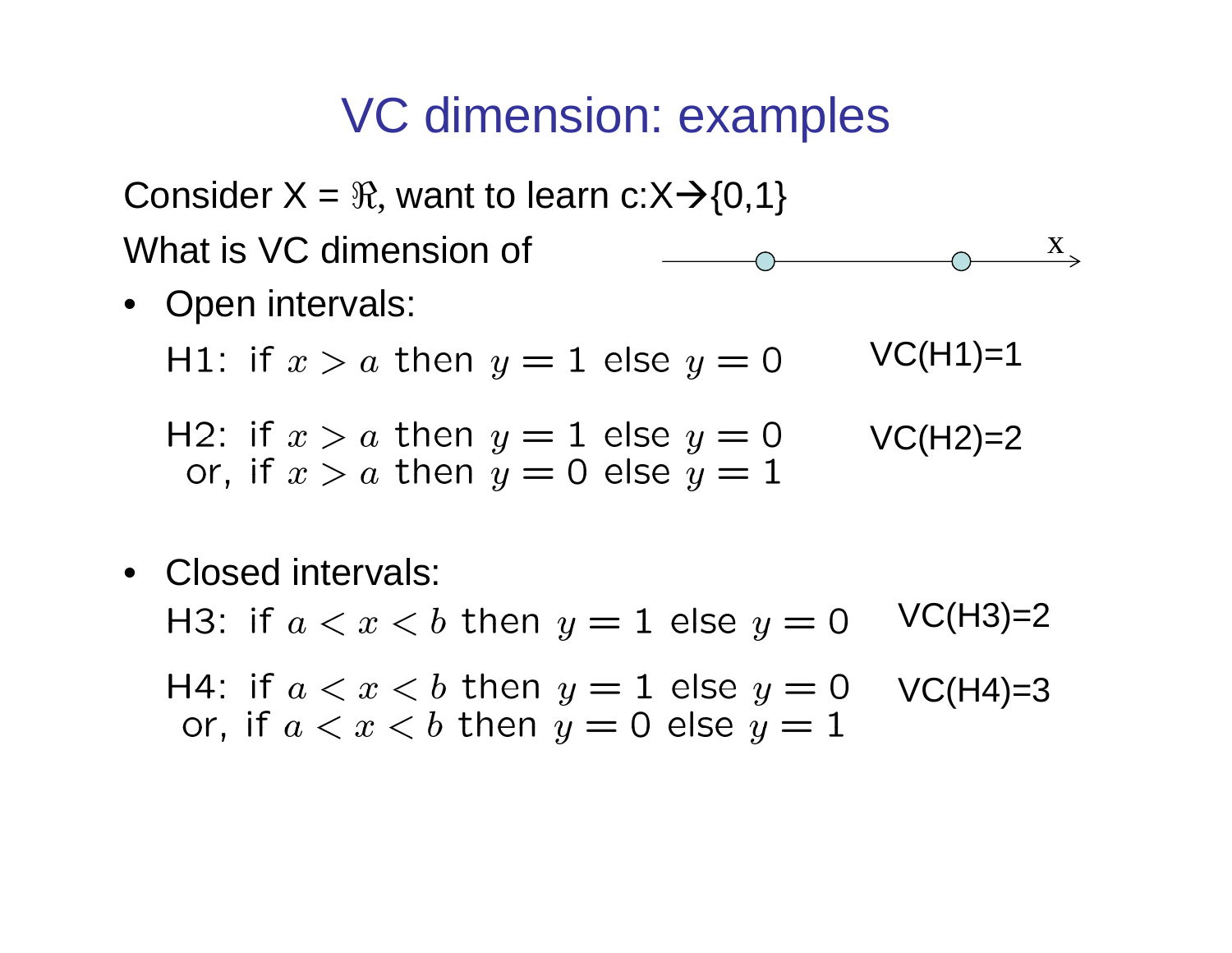Consider X =  $\Re$ 2 , want to learn c:X $\rightarrow$ {0,1}

What is VC dimension of lines in a plane?

•  $H = \{ ((w \cdot x + b) > 0 \rightarrow y = 1) | w \in \mathbb{R}^2, b \in \mathbb{R} \}$ 

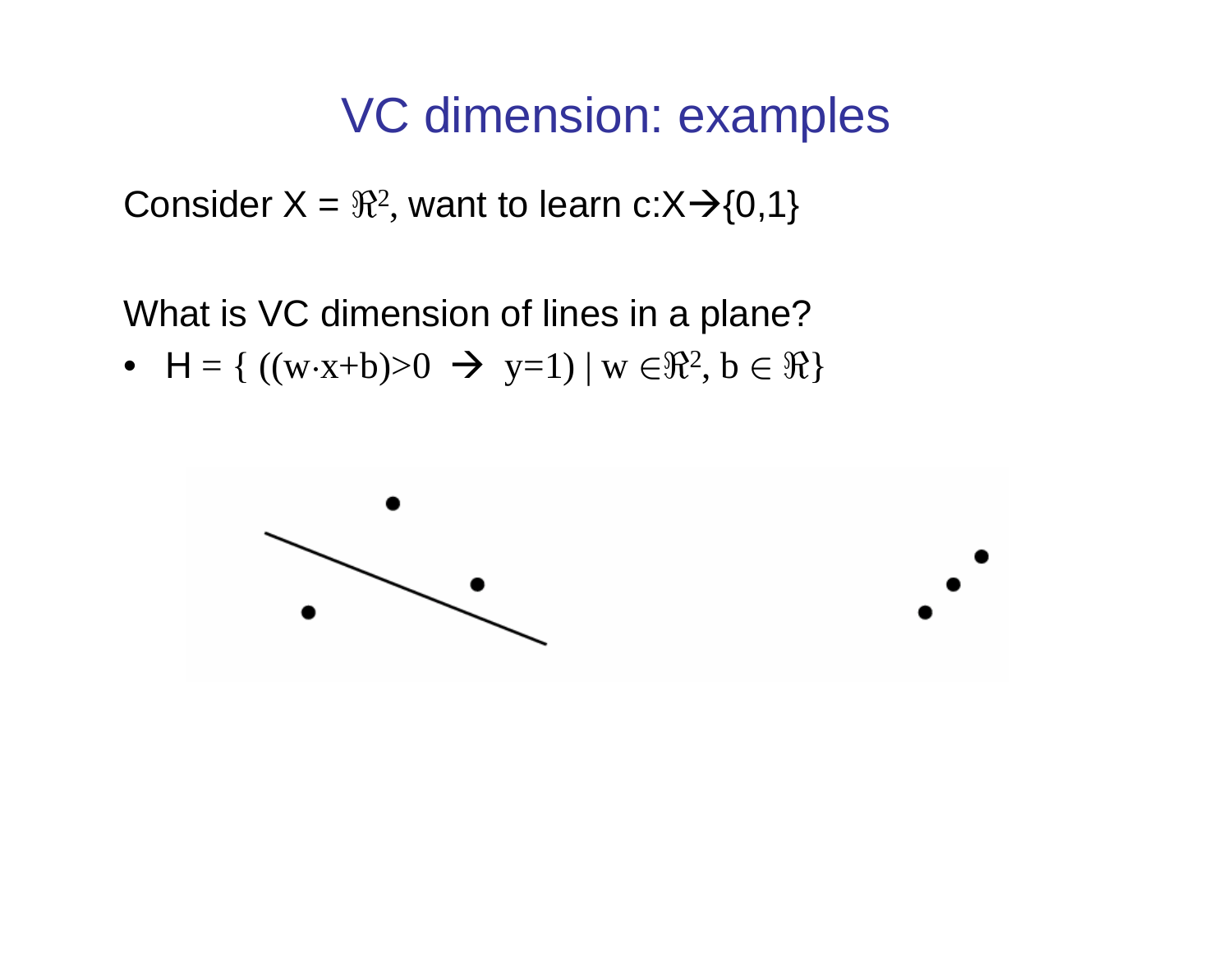Consider X =  $\Re$ 2 , want to learn c:X $\rightarrow$ {0,1}

### What is VC dimension of

- $H = \{ ((w \cdot x + b) > 0 \rightarrow y = 1) | w \in \mathbb{R}^2, b \in \mathbb{R} \}$ 
	- $VC(H1)=3$
	- For linear separating hyperplanes in n dimensions,  $VC(H)=n+1$

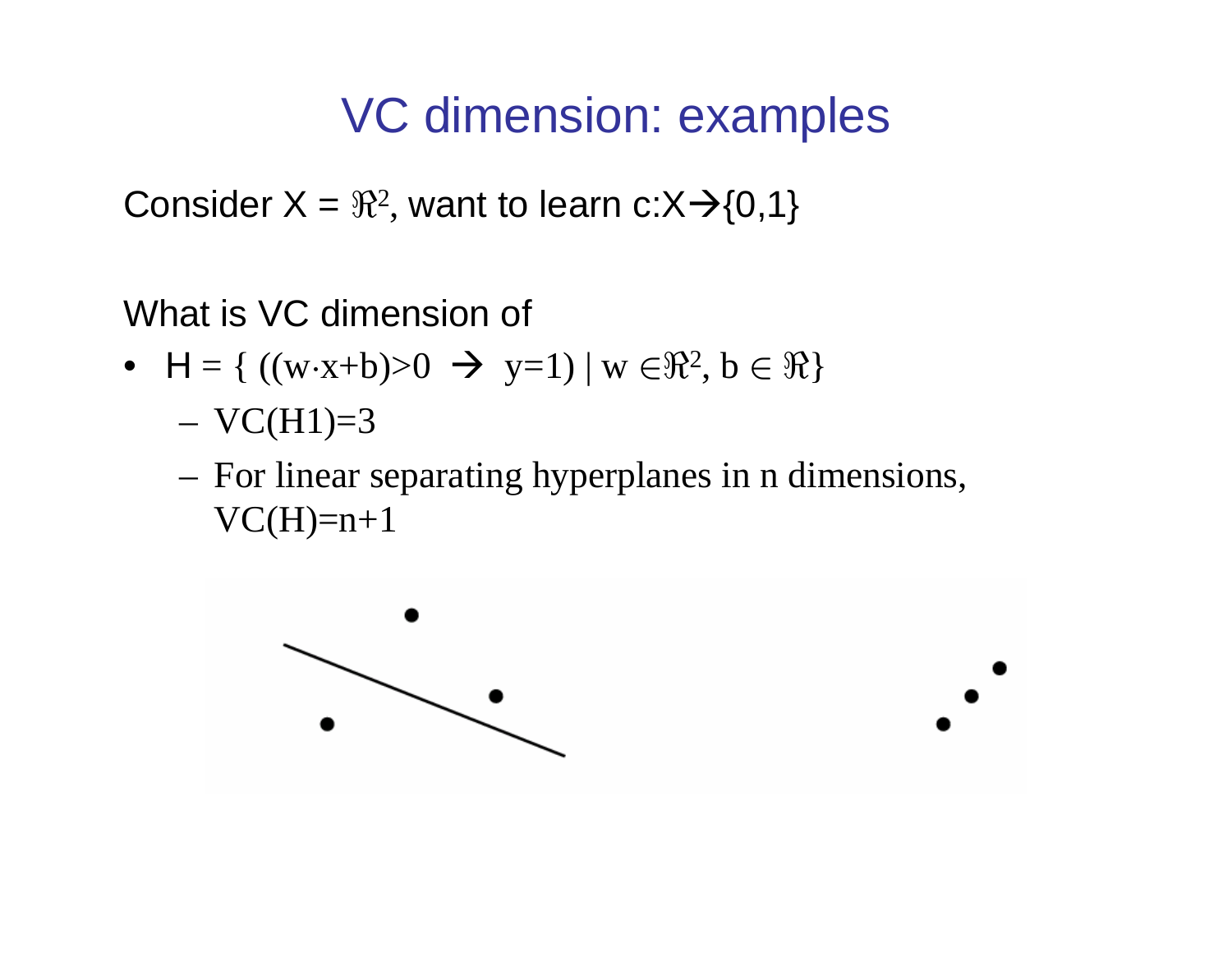For any finite hypothesis space H, give an upper bound on VC(H) in terms of |H|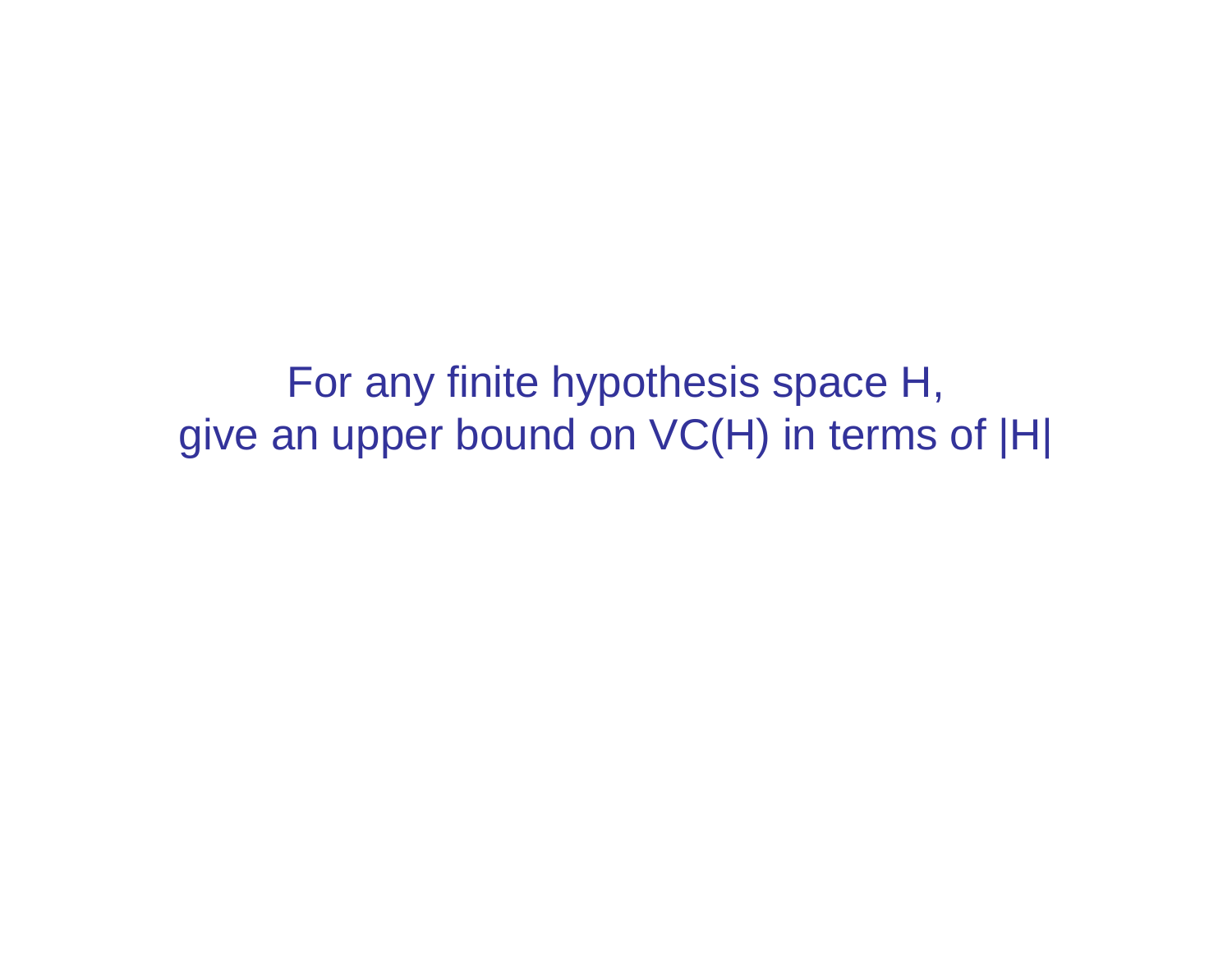# More VC Dimension Examples

- Decision trees defined over n boolean featuresF:  $<\!\!X_1$ , ...  $X_n$ >  $\to$   $Y$
- Decision trees defined over n continuous featuresWhere each internal tree node involves a threshold test  $\,(X_{_{l}} > c)\,$
- $\bullet$ Decision trees of depth 2 defined over n features
- • Logistic regression over n continuous features? Over n boolean features?
- How about 1-nearest neighbor?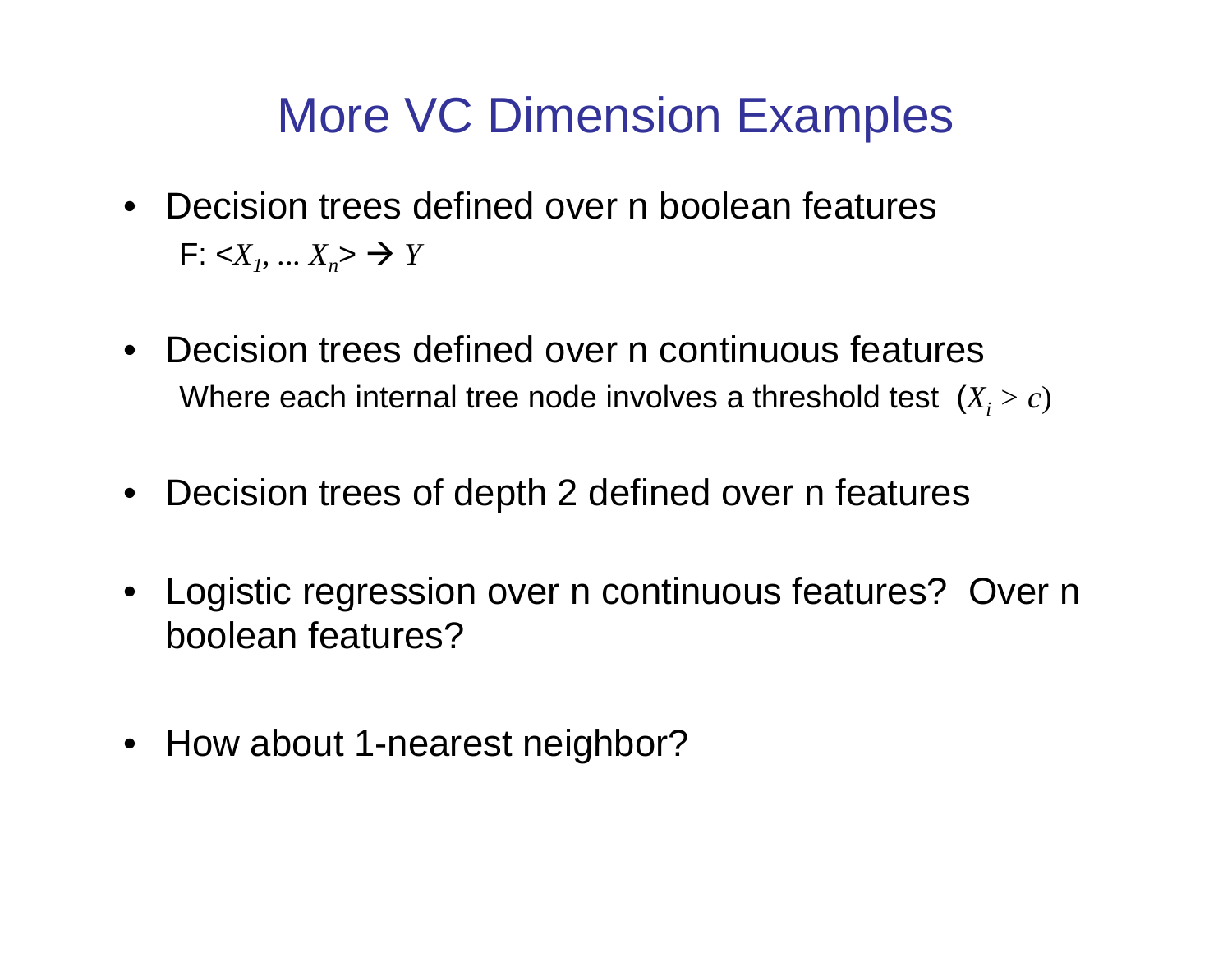## Tightness of Bounds on Sample Complexity

How many examples *<sup>m</sup>* suffice to assure that any hypothesis that fits the training data perfectly is probably  $(1-\delta)$  approximately  $(\epsilon)$  correct?

$$
m \geq \frac{1}{\epsilon} (4 \log_2(2/\delta) + 8VC(H) \log_2(13/\epsilon))
$$

How tight is this bound?

### **Lower bound on sample complexity** (Ehrenfeucht et al., 1989):

Consider any class C of concepts such that  $VC(C) \geq 2$ , any learner L, any  $0 < \varepsilon < 1/8$ , and any  $0 < \delta < 0.01$ . Then there exists a distribution  $D$ and target concept in C, such that if L observes fewer examples than max  $\left|\frac{1}{\epsilon}\log(1/\delta), \frac{VC(C)-1}{32\epsilon}\right|$ 

Then with probability at least  $\delta$ , L outputs a hypothesis with  $error_{\mathcal{D}}(h) > \epsilon$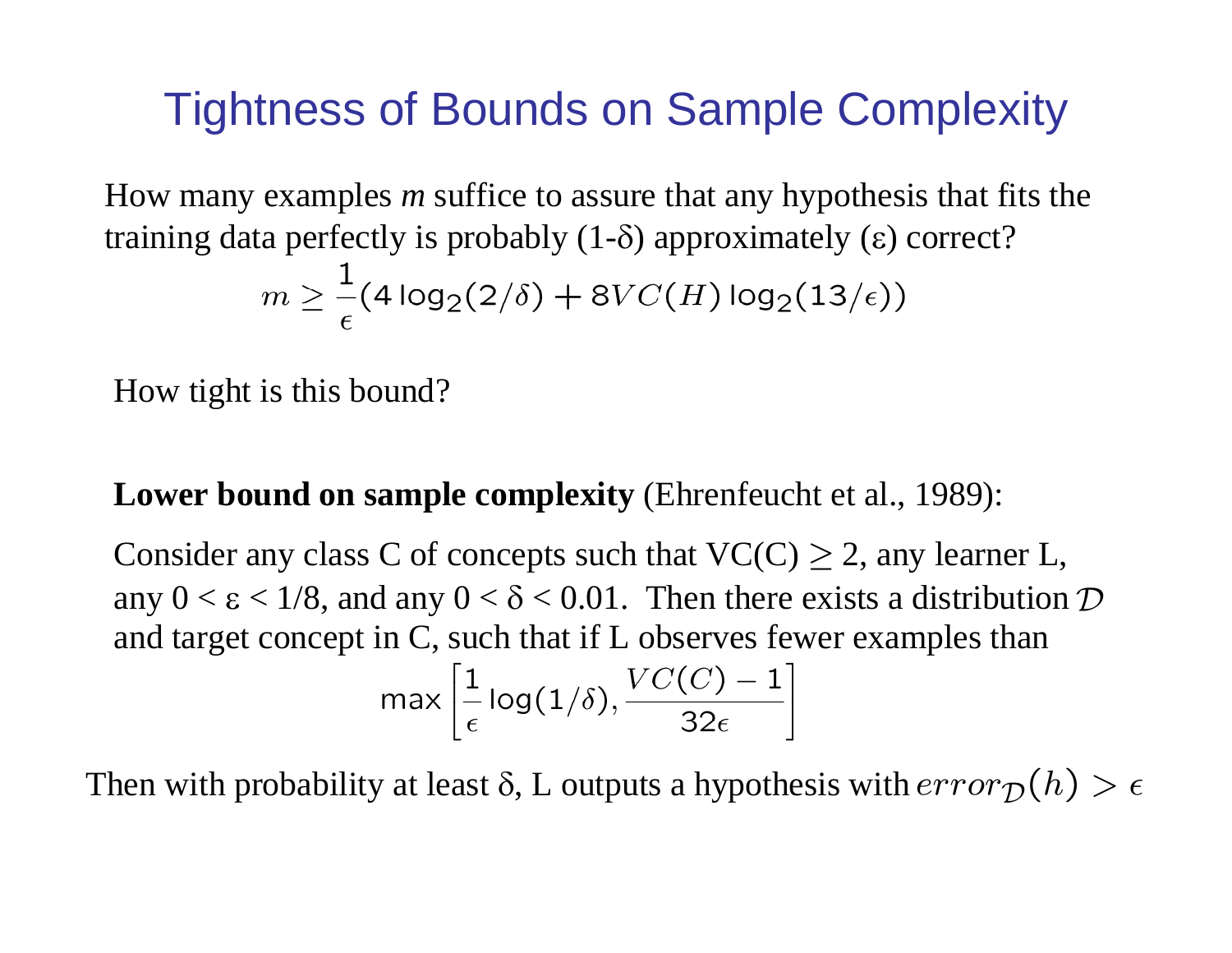### Agnostic Learning: VC Bounds [Schölkopf and Smola, 2002]

With probability at least (1- δ) every *h*  ∈ *H* satisfies

$$
error_{true}(h) < error_{train}(h) + \sqrt{\frac{VC(H)(\ln\frac{2m}{VC(H)} + 1) + \ln\frac{4}{\delta}}{m}}
$$

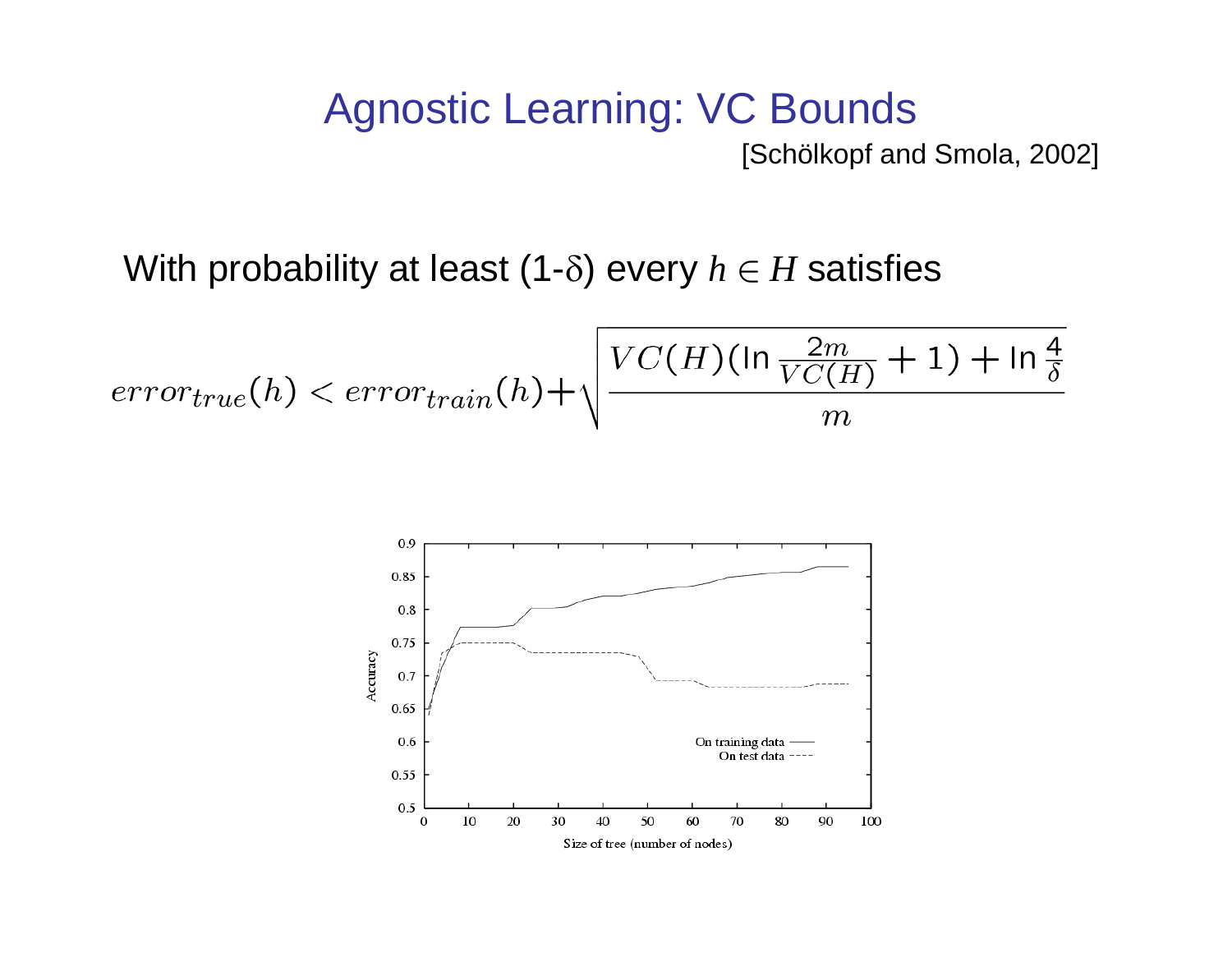#### Structural Risk Minimization [Vapnik]

Which hypothesis space should we choose?

• Bias / variance tradeoff



SRM: choose H to minimize bound on true error!

$$
error_{true}(h) < error_{train}(h) + \sqrt{\frac{VC(H)(\ln\frac{2m}{VC(H)} + 1) + \ln\frac{4}{\delta}}{m}}
$$

\* unfortunately a somewhat loose bound...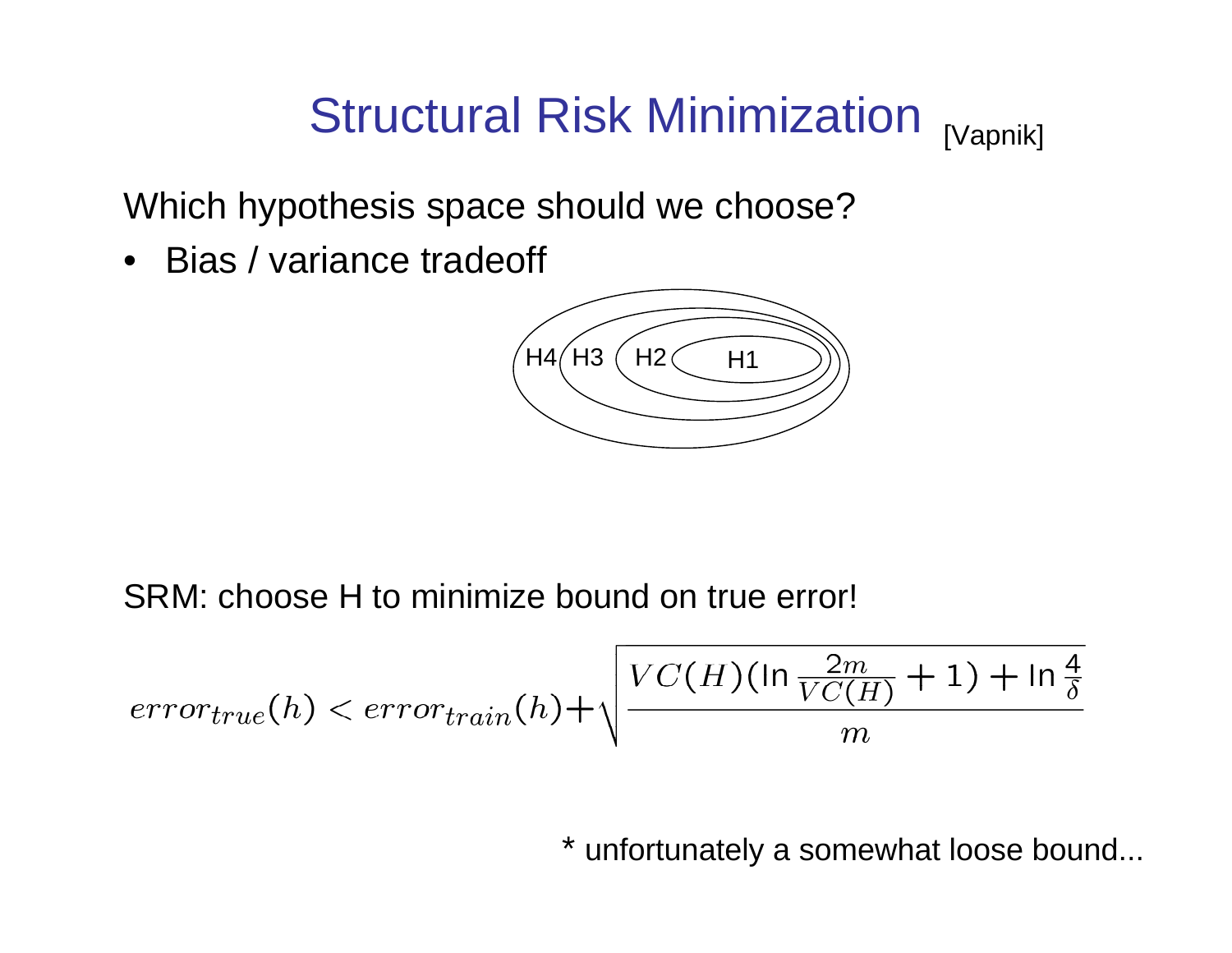### **Mistake Bounds**

So far: how many examples needed to learn? What about: how many mistakes before convergence?

Let's consider similar setting to PAC learning:

- $\bullet$  Instances drawn at random from X according to distribution  $\mathcal D$
- Learner must classify each instance before receiving correct classification from teacher
- $\bullet$  Can we bound the number of mistakes learner makes before converging?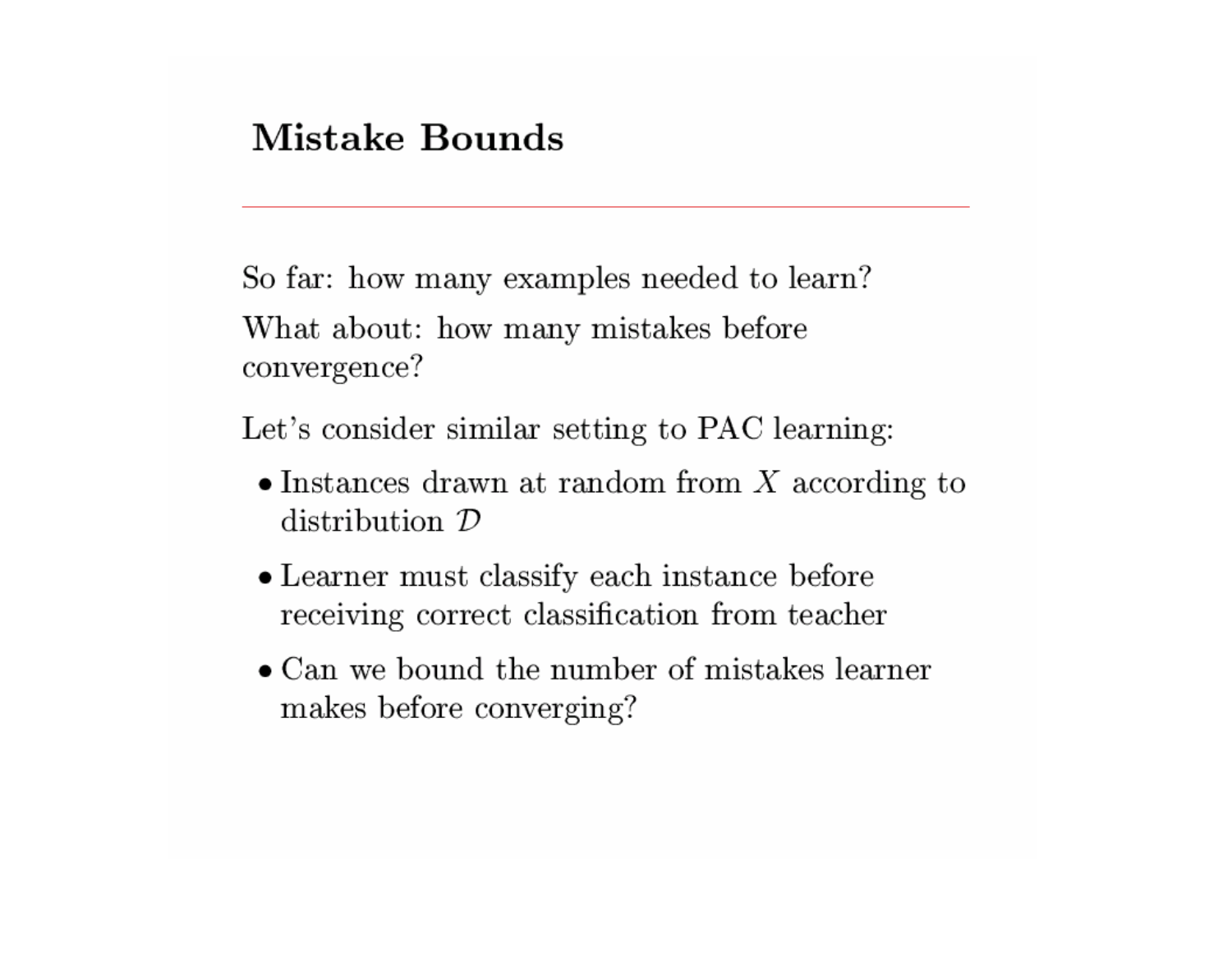### **Mistake Bounds: Find-S**

Consider Find-S when  $H =$  conjunction of boolean literals

FIND-S:

- $\bullet$  Initialize  $h$  to the most specific hypothesis  $l_1 \wedge \neg l_1 \wedge l_2 \wedge \neg l_2 \dots l_n \wedge \neg l_n$
- $\bullet$  For each positive training instance  $x$ 
	- $-$  Remove from  $h$  any literal that is not satisfied by  $x$
- $\bullet$  Output hypothesis  $h$ .

How many mistakes before converging to correct  $h$ ?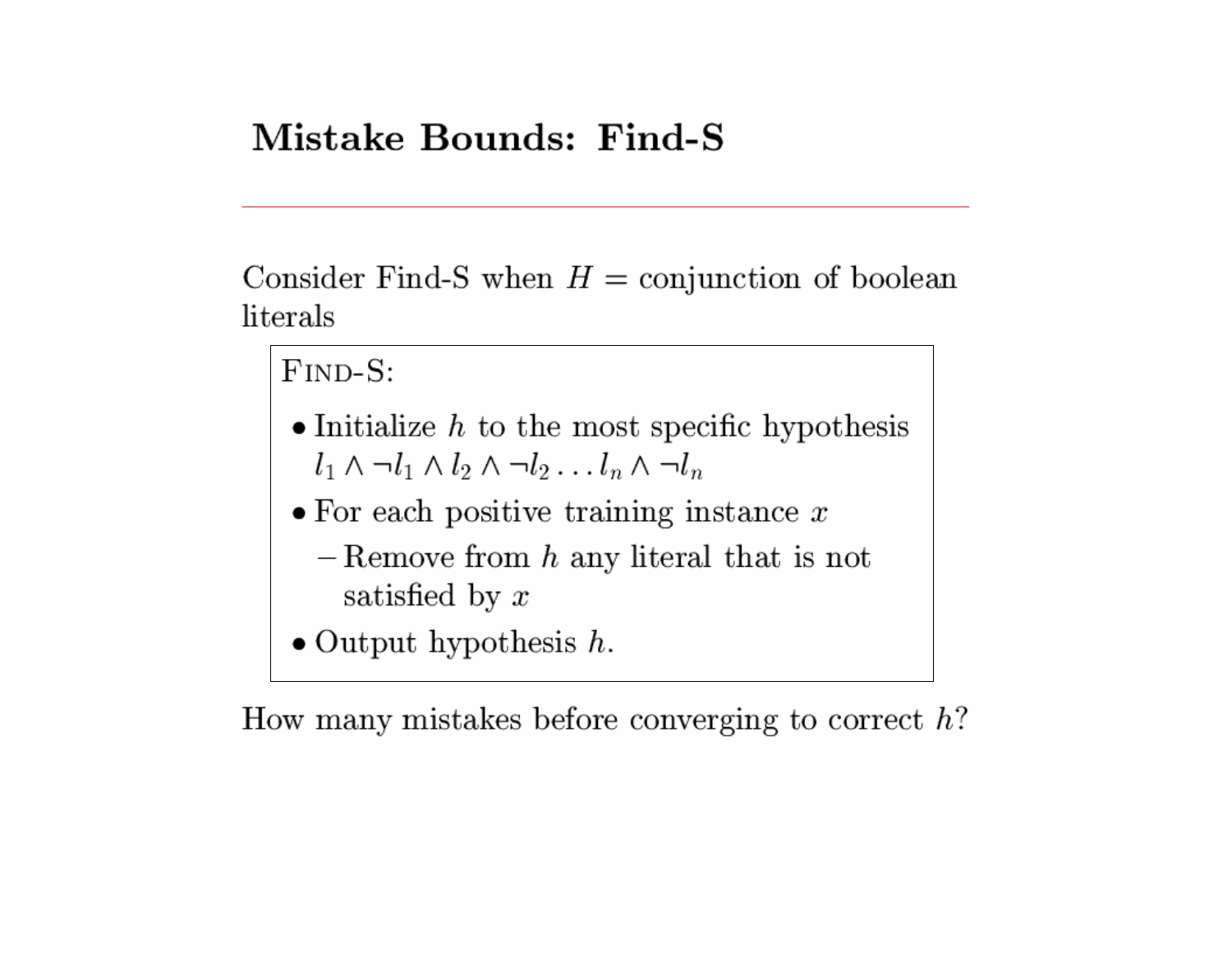### Mistake Bounds: Halving Algorithm

Consider the Halving Algorithm:

- Learn concept using version space CANDIDATE-ELIMINATION algorithm
- Classify new instances by majority vote of version space members

How many mistakes before converging to correct  $h$ ?

- $\bullet$  ... in worst case?
- $\bullet$  ... in best case?
- 1. Initialize VS  $\in$  H
- 2. For each training example,
	- • remove from VS every hypothesis that misclassifies this example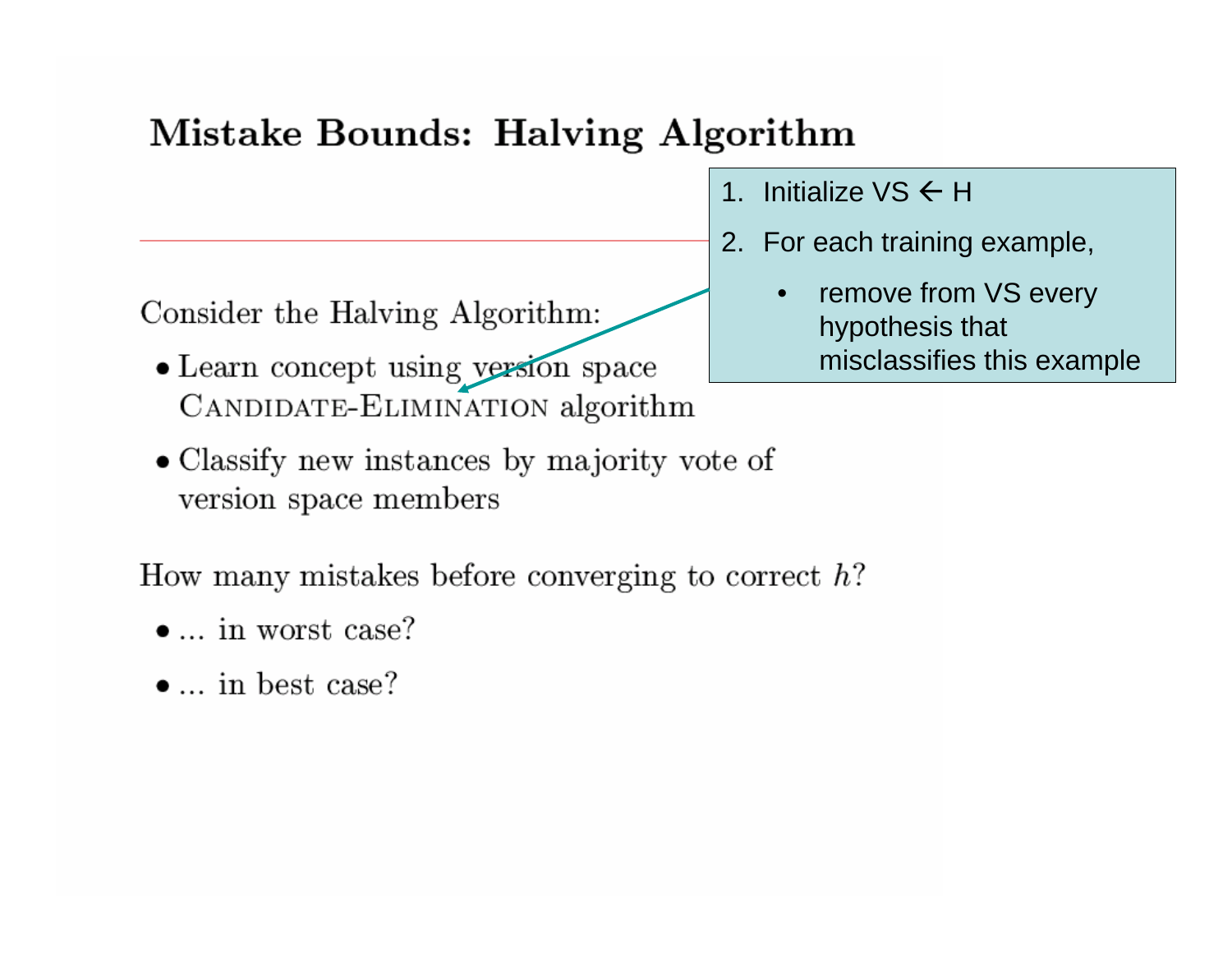### **Optimal Mistake Bounds**

Let  $M_A(C)$  be the max number of mistakes made by algorithm  $A$  to learn concepts in  $C$ . (maximum over all possible  $c \in C$ , and all possible training sequences)

 $M_A(C) \equiv \max_{c \in C} M_A(c)$ 

Definition: Let  $C$  be an arbitrary non-empty concept class. The optimal mistake bound for C, denoted  $Opt(C)$ , is the minimum over all possible learning algorithms A of  $M_A(C)$ .

$$
Opt(C) \equiv \min_{A \in learning\ algorithms} M_A(C)
$$

$$
VC(C) \le Opt(C) \le M_{Halving}(C) \le log_2(|C|).
$$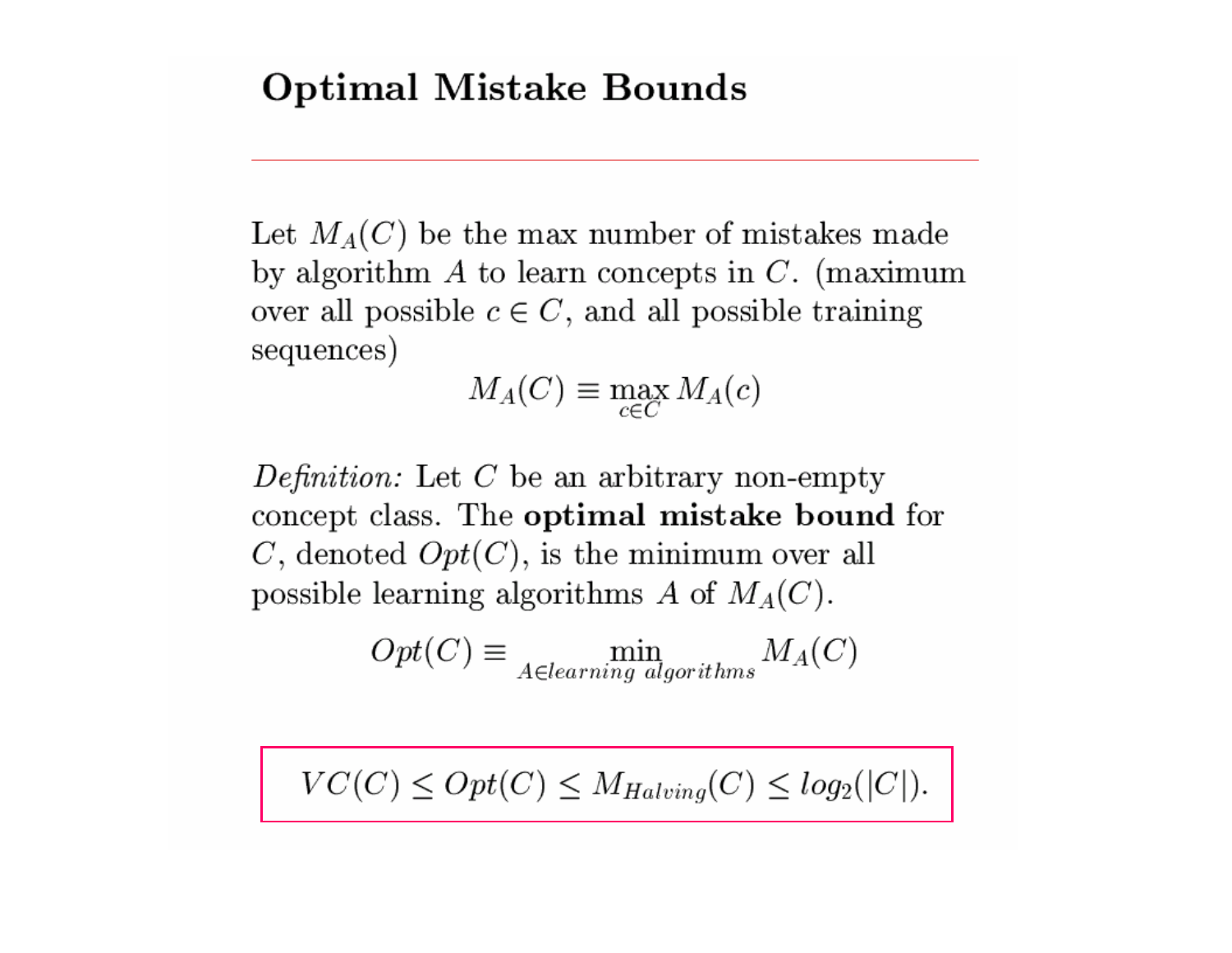## **Weighted Majority Algorithm**

 $a_i$  denotes the  $i^{th}$  prediction algorithm in the pool A of algorithms.  $w_i$  denotes the weight associated with  $a_i$ .

- $-For$  all *i* initialize  $w_i \leftarrow 1$
- For each training example  $\langle x, c(x) \rangle$ 
	- \* Initialize  $q_0$  and  $q_1$  to 0
	- \* For each prediction algorithm  $a_i$ 
		- $\cdot$  If  $a_i(x) = 0$  then  $q_0 \leftarrow q_0 + w_i$
	- If  $a_i(x) = 1$  then  $q_1 \leftarrow q_1 + w_i$ \* If  $q_1 > q_0$  then predict  $c(x) = 1$ 
		- If  $q_0 > q_1$  then predict  $c(x) = 0$

when  $\beta = 0$ , equivalent to the Halving algorithm...

- If  $q_1 = q_0$  then predict 0 or 1 at random for  $c(x)$
- \* For each prediction algorithm  $a_i$  in A do If  $a_i(x) \neq c(x)$  then  $w_i \leftarrow \beta w_i$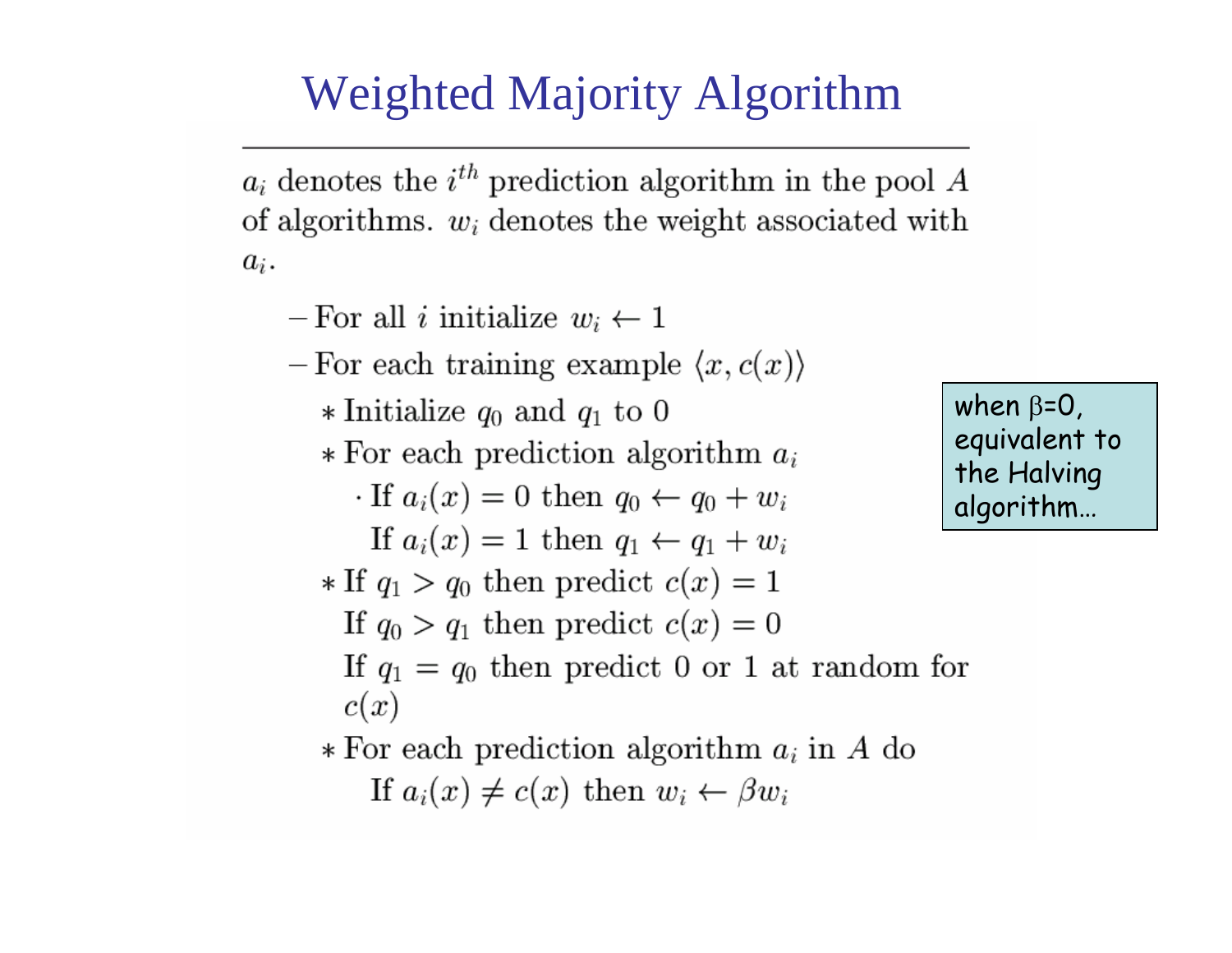### Weighted Majority Even algorithms that learn or change over time…Relative mistake bound for WEIGHTED-MAJORITY] Let  $D$  be any sequence of training examples, let  $A$  be any set of  $n$  prediction algorithms, and let  $k$  be the minimum number of mistakes made by any algorithm in  $A$  for the training sequence  $D$ . Then the number of mistakes over  $D$  made by the WEIGHTED-MAJORITY algorithm using  $\beta = \frac{1}{2}$  is at most

 $2.4(k + \log_2 n)$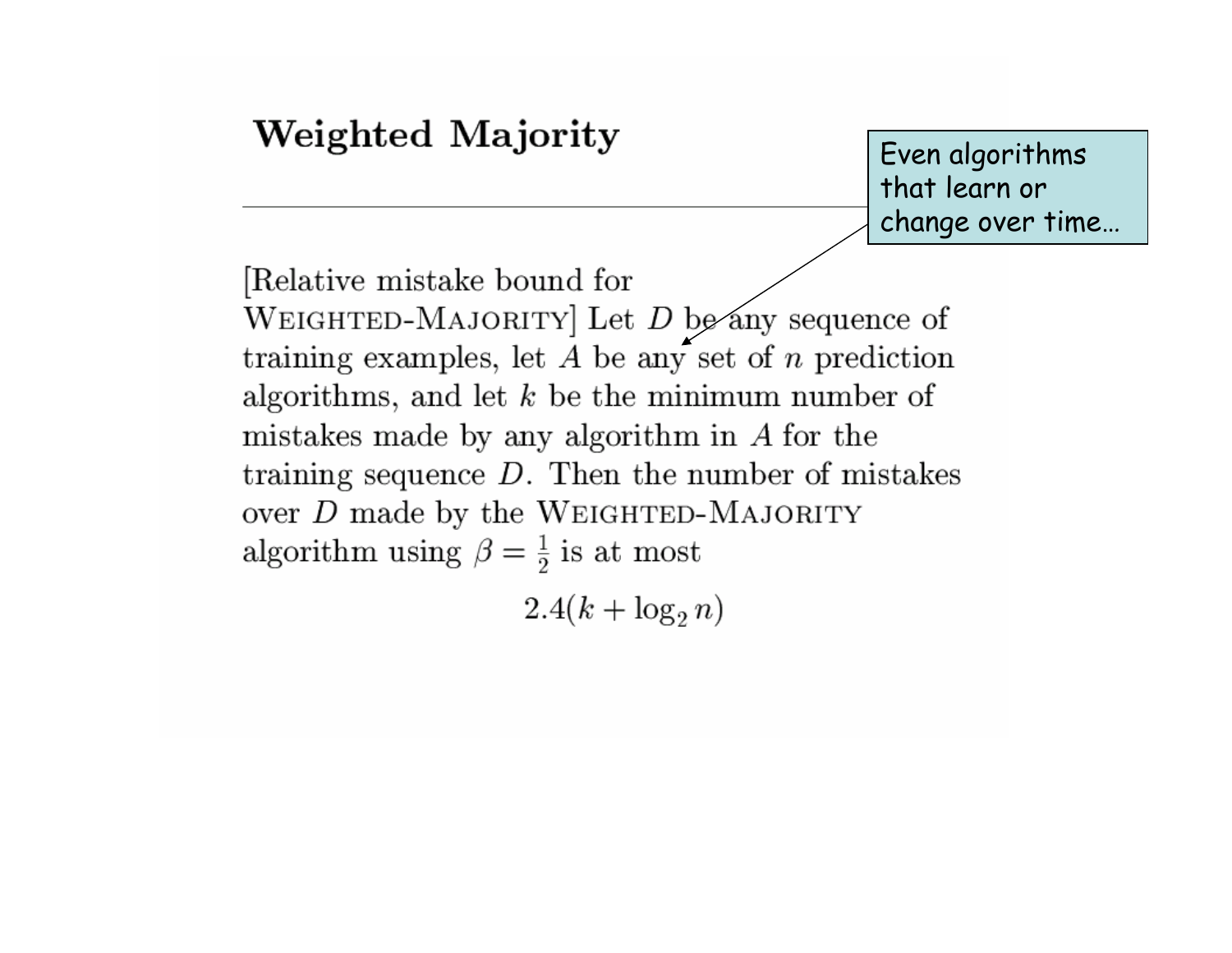## What You Should Know

- Sample complexity varies with the learning setting
	- Learner actively queries trainer
	- Examples provided at random
- Within the PAC learning setting, we can bound the probability that learner will output hypothesis with given error
	- $-$  For ANY consistent learner (case where  $c \in H$ )
	- For ANY "best fit" hypothesis (agnostic learning, where perhaps c not in H)
- VC dimension as measure of complexity of H
- $\bullet$  Quantitative bounds characterizing bias/variance in choice of H but the bounds are quite loose...
- Mistake bounds in learning
- •Conference on Learning Theory: http://www.learningtheory.org